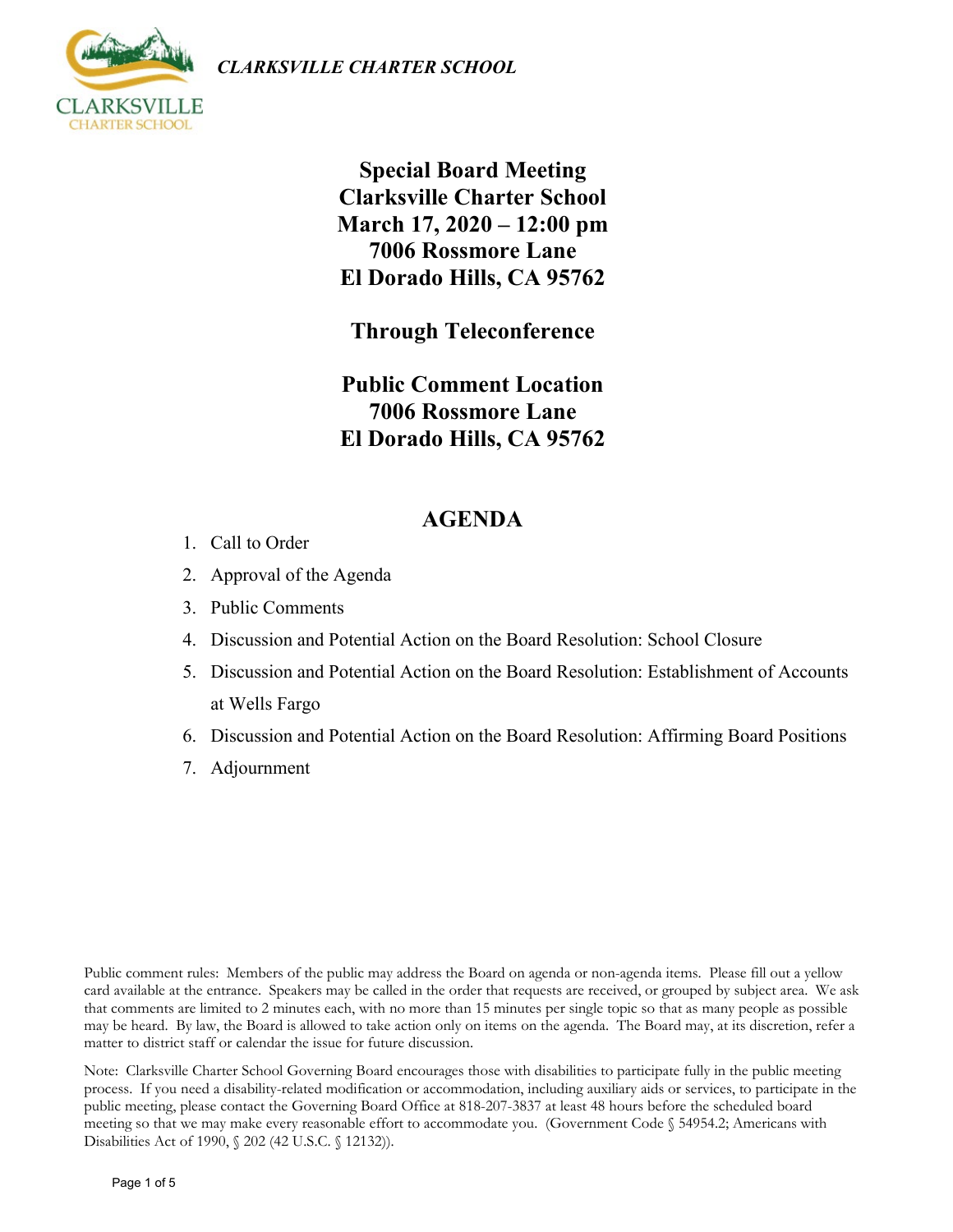# **Date: March 17, 2020 AUTHORIZATION TO PROVIDE BOARD PRESIDENT AND THE PRINCIPAL AUTHORITY TO UNILATERALLY TAKE ANY AND ALL NECESSARY ACTIONS TO PREPARE AND RESPOND EFFECTIVELY TO THE NOVEL CORONAVIRUS (COVID-19) RESOLUTION DECLARING EMERGENCY CONDITIONS EXIST AT CLARKSVILLE CHARTER SCHOOL - Resolution #2020-1**

WHEREAS, the Clarksville Charter School Board of Directors ("Board") governs the Clarksville Charter School ("Charter School"), a nonprofit public benefit corporation, within the confines of both federal and state statutes governing charter schools and nonprofit corporations.

WHEREAS, on March 4, 2020, the Governor of California declared a State of Emergency due to the outbreak and spread of a novel coronavirus (COVID-19); and

WHEREAS, as of March 16, 2020, there are many cases reported of COVID-19 in California and officials expect the number of cases to increase; and

WHEREAS, strict compliance with various statutes and regulations would prevent, hinder or delay appropriate actions to prevent and mitigate the effects of COVID-19

WHEREAS, it is imperative to prepare for and implement measures to respond to the potential spread of COVID-19; and

WHEREAS, it is imperative to have the tools to ensure the health and safety of students, staff, and families on our campus; and

WHEREAS, it is imperative to have the tools to ensure student learning continues if student education needs to be conducted from alternate locations or virtual learning environments; and

WHEREAS, it is imperative that employees be allowed to take a leave of absence due to being quarantined or sick from Coronavirus or illnesses with similar symptoms (e.g., cough, fever, shortness of breath) without suffering pay loss; and

WHEREAS, the protection of the health and safety and preservation of the lives and property of the people of the State from the effects of natural emergencies such as COVID-19 which may result in conditions of disaster or in extreme peril to life, property, and resources is of paramount State importance requiring the responsible efforts of public and private agencies and individual citizens, and all public employees required to serve as disaster service workers subject to such disaster service activities as may be assigned to them by their superiors or by law under Government Code section 3100; and

WHEREAS, the Charter School may have urgent needs to expedite COVID-19 related matters that require immediate attention and decision making that may be limited by the regular meeting schedule of the Board.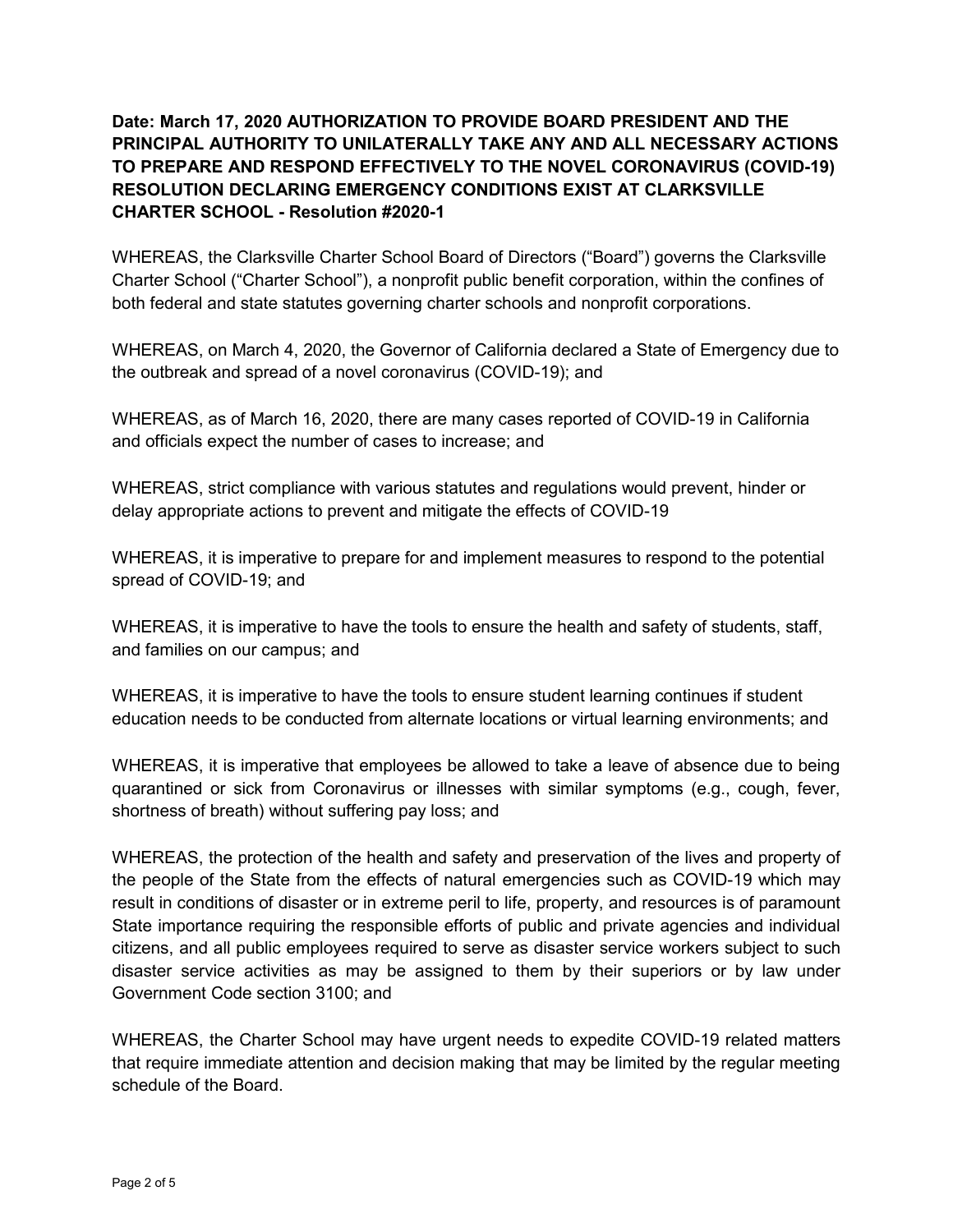NOW, THEREFORE BE IT RESOLVED, That the Clarksville Charter School Board of Directors:

- (1) Determines that the circumstances described in the Resolution herein constitute an emergency condition;
- (2) Hereby votes to grant the Principal the unilateral authority to close Clarksville Charter School;
- (3) By unanimous vote authorizes the execution of contracts in excess of amounts outlined in policy to respond to the emergency conditions at the charter school; and
- (4) Authorizes the Jenell Sherman, Principal to take any and all actions necessary during school closure due to COVID-19 to comply with California Governor Newsom's Executive Order N-26-20, and any related Executive Order issued by Governor Newsom, or any other order, regulation or law implemented relating to COVID-19, including, but not limited to, all decisions relating to continuing to provide high-quality educational opportunities to students to the extent feasible, providing school meals as required, employee issues, and/or vendor relations.
- (5) This grant of authority is limited to COVID-19 related matters and until December 31, 2020.

The foregoing Resolution was introduced by Board Member \_\_\_\_\_\_\_\_\_\_\_\_\_\_\_\_, who moved its adoption, second by Board Member **and an adopted on roll call on March** 17, 2020.

| AYES:                  | NOES:                  | ABSENT OR ABSTAIN:     |  |
|------------------------|------------------------|------------------------|--|
|                        |                        | <b>Board President</b> |  |
| <b>Board Secretary</b> |                        |                        |  |
|                        | <b>Board Treasurer</b> |                        |  |
|                        |                        | <b>Board Member</b>    |  |
|                        |                        | <b>Board Member</b>    |  |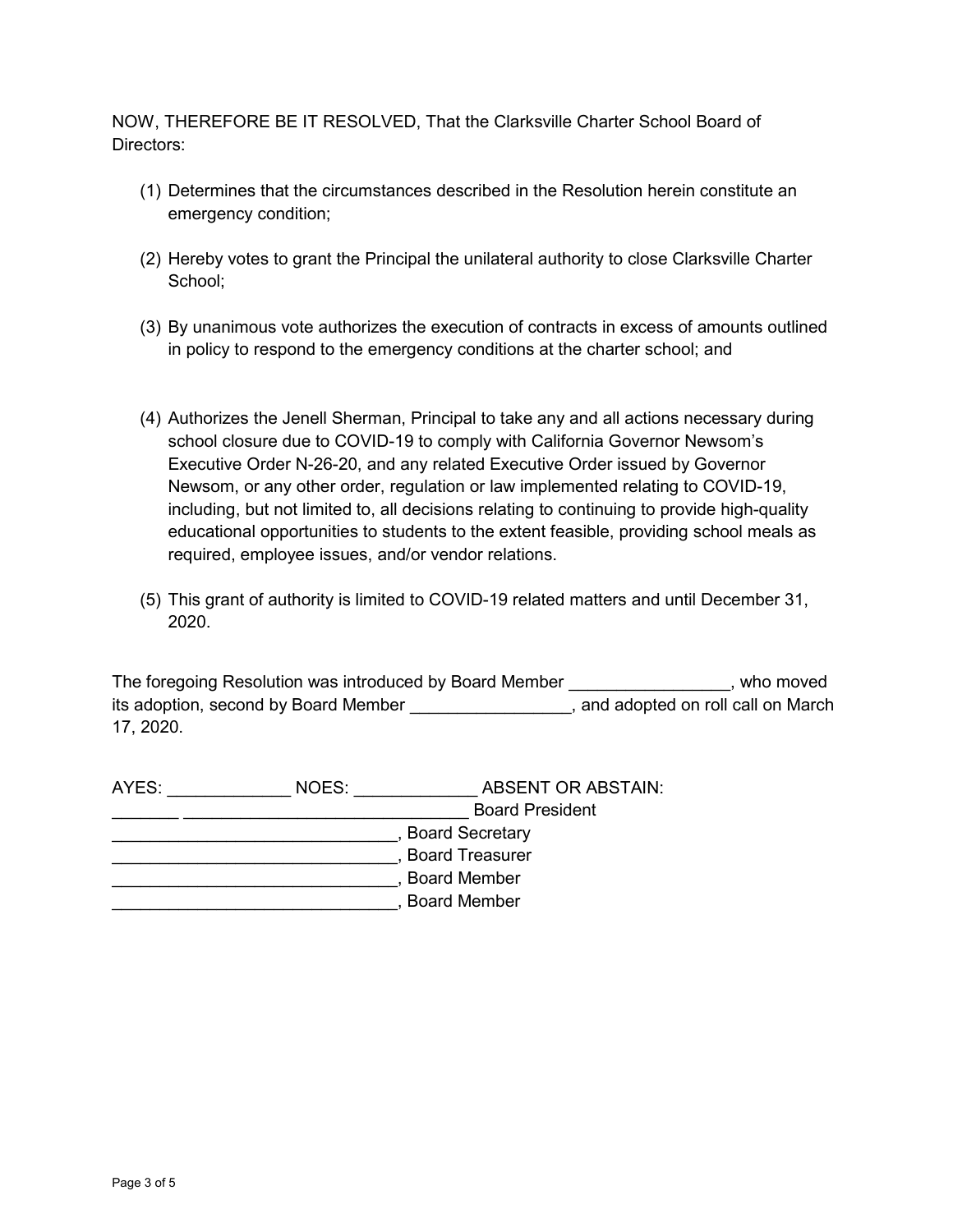### **Clarksville Charter School Governing Board Resolution 2020-2**

#### RESOLUTION APPROVING THE ESTABLISHNMENT OF ACCOUNTS AT WELLS FARGO BANK

WHEREAS, the Clarksville Charter School is interested in establishing a relationship with a new banking institution, and

WHEREAS, the Clarksville Charter School governing board is interested in opening accounts with Wells Fargo Bank;

NOW, THEREFORE BE IT RESOLVED that the Clarksville Charter School governing board hereby approves the establishment of a checking account with Wells Fargo Bank and approves the following individuals to be signers on the accounts:

- Keri Dalebout, Treasurer
- Jenell Sherman, Principal

**\_\_\_\_\_\_\_\_\_\_\_\_\_\_\_\_\_\_\_\_\_\_\_\_\_\_\_\_\_\_\_\_\_\_\_\_\_\_\_\_\_\_\_ \_\_\_\_\_\_\_\_\_\_\_\_\_**

PASSED AND ADOPTED by the Clarksville Charter School governing board at a meeting held on March 17, 2020.

**Katie Burwell, Secretary**

Signature Date Date Contract and Contract and Contract and Contract and Contract and Contract and Contract and Contract and Contract and Contract and Contract and Contract and Contract and Contract and Contract and Contrac